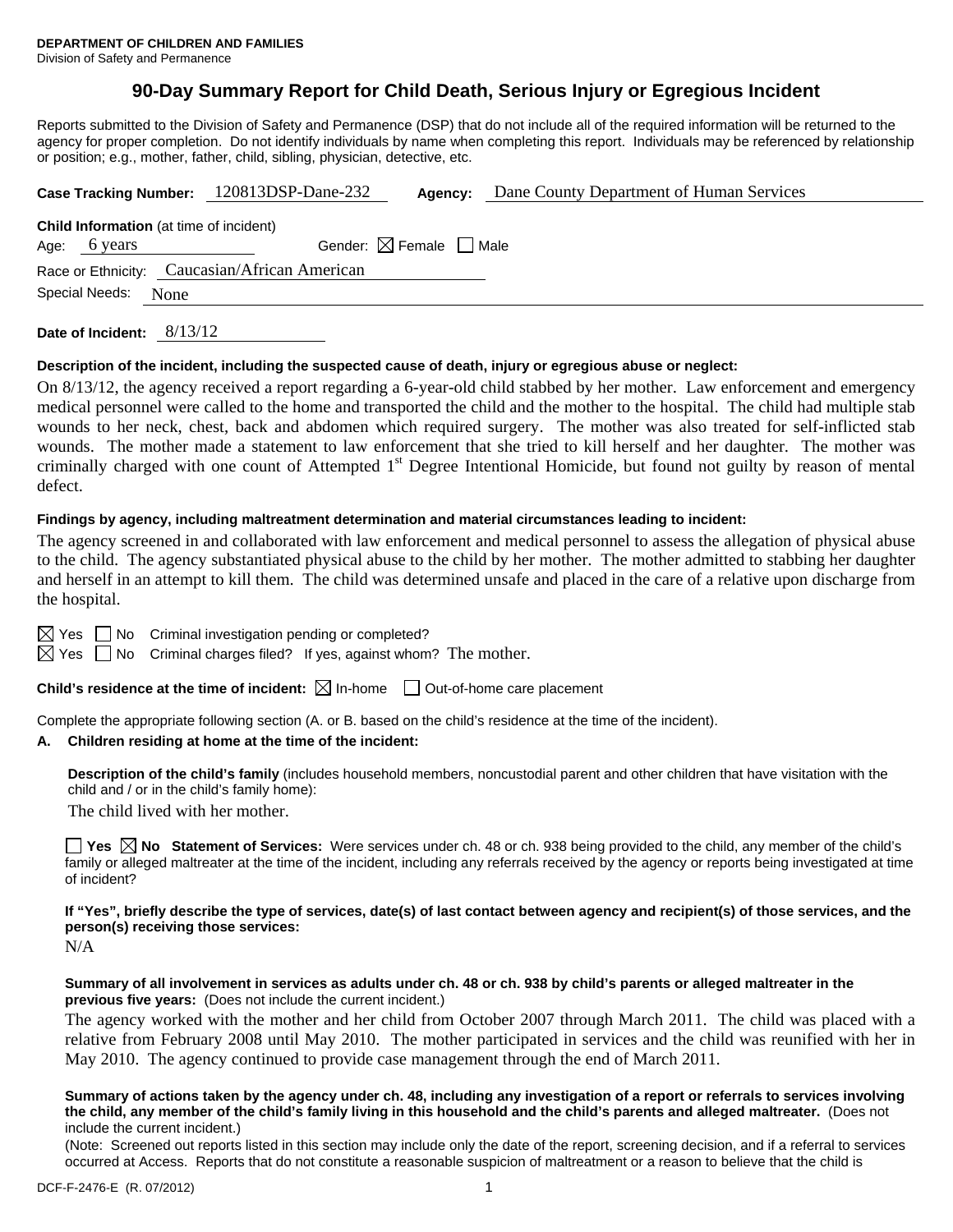threatened with harm are not required to be screened in for an initial assessment, and no further action is required by the agency.) On 10/21/07, the agency screened in a report regarding an allegation of physical abuse to the child, who was one year old at the time. Physical abuse by the mother was substantiated. The agency placed the child with a relative and provided ongoing case management services until March 2011.

On 2/3/09, the agency screened in a report regarding an allegation of physical abuse in the home of the relative. Physical abuse was unsubstantiated. The agency continued to provide ongoing case management services to the family.

On 6/29/09, the agency screened out an allegation of sexual abuse to the child.

On 7/6/09, the agency screened out an allegation of sexual abuse to the child.

On 7/9/09, the agency screened out a Services Report.

On 11/19/09, the agency screened out an allegation of sexual abuse to the child.

On 6/13/10, the agency screened out an allegation of neglect to the child.

### **Summary of any investigation involving the child, any member of the child's family and alleged maltreater conducted under ch. 48 or ch. 938 and any services provided to the child and child's family since the date of the incident:**

The agency screened in and assessed the allegation of physical abuse to the child. Physical abuse by the mother was substantiated. The child was taken into custody and initially placed at the hospital before moving to the home of a relative after discharge. The agency filed a Child in Need of Protection or Services Petition with juvenile court. The mother is incarcerated and court ordered to have no contact with the child. The child maintains regular contact with her father and his home is being assessed for possible placement in the future. The case remains open for on-going case management services with the agency.

## **B. Children residing in out-of-home (OHC) placement at time of incident:**

## **Description of the OHC placement and basis for decision to place child there:**

N/A

## **Description of all other persons residing in the OHC placement home:**

 $N/A$ 

**Licensing history:** Including type of license, duration of license, summary of any violations by licensee or an employee of licensee that constitutes a substantial failure to protect and promote the welfare of the child.

## N/A

| Summary of any actions taken by agency in response to the incident: (Check all that apply.) |                                                      |  |                                                   |  |  |
|---------------------------------------------------------------------------------------------|------------------------------------------------------|--|---------------------------------------------------|--|--|
| $\boxtimes$                                                                                 | Screening of Access report                           |  | Attempted or successful reunification             |  |  |
| $\overline{\boxtimes}$                                                                      | Protective plan implemented                          |  | Referral to services                              |  |  |
|                                                                                             | Initial assessment conducted                         |  | Transportation assistance                         |  |  |
| N<br>M<br>M                                                                                 | Safety plan implemented                              |  | Collaboration with law enforcement                |  |  |
|                                                                                             | Temporary physical custody of child                  |  | Collaboration with medical professionals          |  |  |
|                                                                                             | Petitioned for court order / CHIPS (child in need of |  | Supervised visitation                             |  |  |
|                                                                                             | protection or services                               |  | Case remains open for services                    |  |  |
|                                                                                             | Placement into foster home                           |  | Case closed by agency                             |  |  |
| N<br>M<br>M                                                                                 | Placement with relatives                             |  | Initiated efforts to address or enhance community |  |  |
|                                                                                             | Ongoing Services case management                     |  | collaboration on CA/N cases                       |  |  |
|                                                                                             |                                                      |  | Other (describe):                                 |  |  |

# **FOR DSP COMPLETION ONLY:**

**Summary of policy or practice changes to address issues identified during the review of the incident:** 

Under the Child Welfare Disclosure Act (Section 48.981(7)(cr), Stats.), the DSP completes a 90-day review of the agency's practice in each case reported under the Act.

**Recommendations for further changes in policies, practices, rules or statutes needed to address identified issues:** N/A